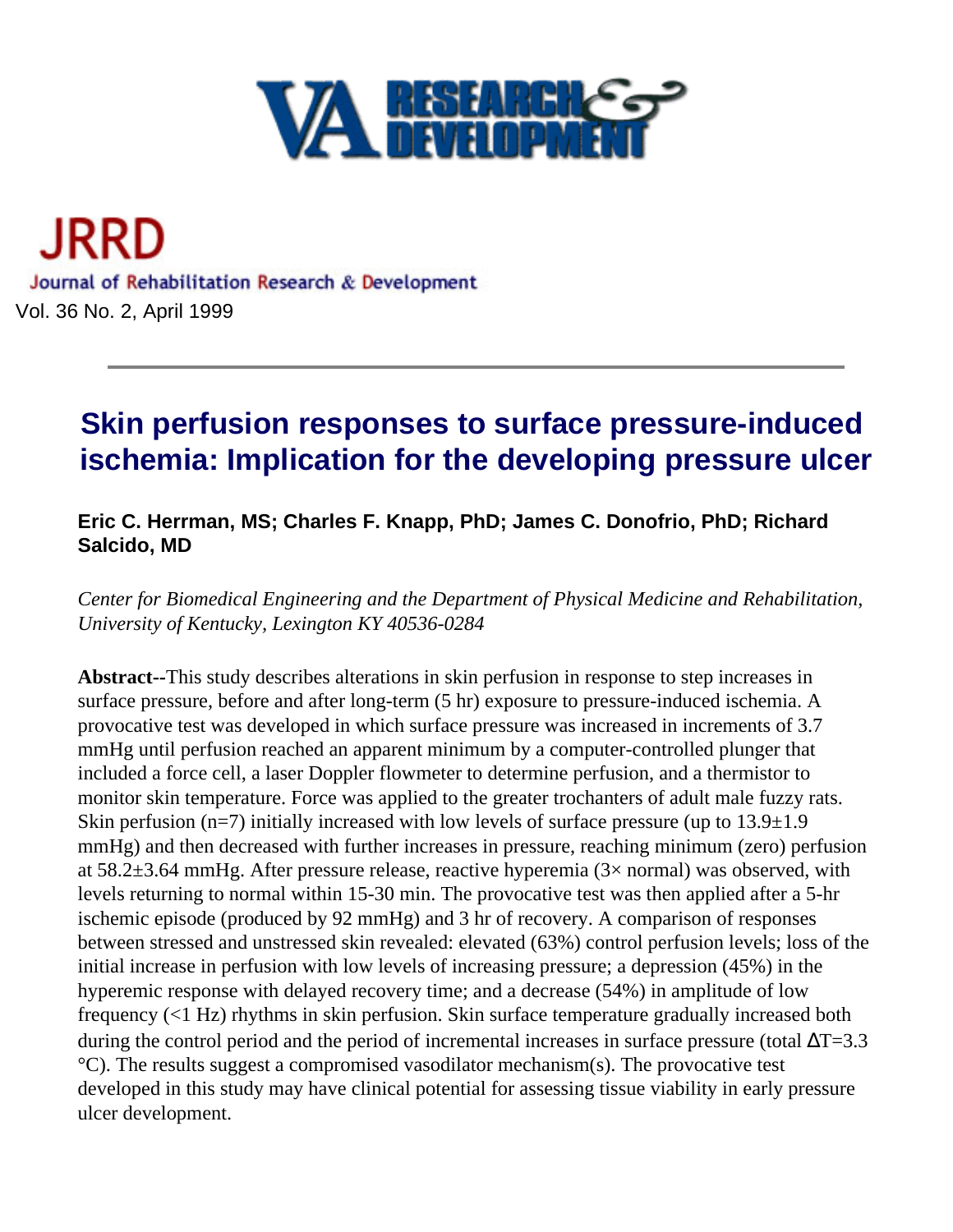**Key words:** *animal model, decubitus, ischemia/reperfusion, pressure ulcer, skin perfusion, surface pressure.*

# **INTRODUCTION**

 Pressure ulcers are defined by the National Pressure Ulcer Advisory Panel as areas of unrelieved pressure over a region of the skin resulting in ischemia, cell death, and tissue necrosis (1). Clinically, they most often appear in the tissues covering bony prominences. Despite many advances in medicine, surgery, and nursing care over the years, pressure ulcers remain a significant and recurrent health care problem (2,3), with major impact on such important patient populations as the elderly and individuals with impaired mobility.

 Static external pressure exerted against the skin may impair the microcirculation, the lymphatic circulation, and the interstitial transport processes, thereby leading to skin breakdown and tissue damage (3). Although surface pressure is known to be a primary risk factor for developing pressure ulcers, the relationship between the magnitude of surface pressure and skin perfusion in the development of pressure ulcers remains unclear. The present study focuses on these relationships.

 Experiments were designed to serve two purposes: to develop a provocative test in which skin perfusion was measured as a function of increasing, incremental steps (30 s application/step) of skin surface pressure (Part A), and to apply this test to determine the extent to which skin perfusion is altered by the application of long-term (5 hr) surface pressure-induced ischemia (Part B).

# **METHODS**

#### **Subjects**

 Seven adult, male fuzzy rats (12-14 mo, mean body weight 482.9±21.1 g, hypotrichotic) were used to develop the provocative skin test (Part A) and six adult, male fuzzy rats (12-14 mo, mean body weight 488.5±23.4 g) were studied to determine the skin's perfusion response to prolonged (5 hr) surface pressure (Part B). Each rat was anesthetized by intraperitoneal delivery of a combination of acetylpromazine (2.25 mg/kg) and ketamine (112.5 mg/kg; Miles, Inc., Shawnee Mission, KS). Additional reduced doses (acetylpromazine at 1.5 mg/kg; ketamine at 75 mg/kg) were supplied at appropriate intervals during the study to maintain the proper plane of anesthesia and the insensate state of the animal. Skin surface pressure was applied to the hip over the greater trochanter (4), a common site for the development of pressure ulcers in humans. The care and handling of the animals followed the guidelines of the Institutional Animal Care and Use Committee (IACUC) of the University of Kentucky.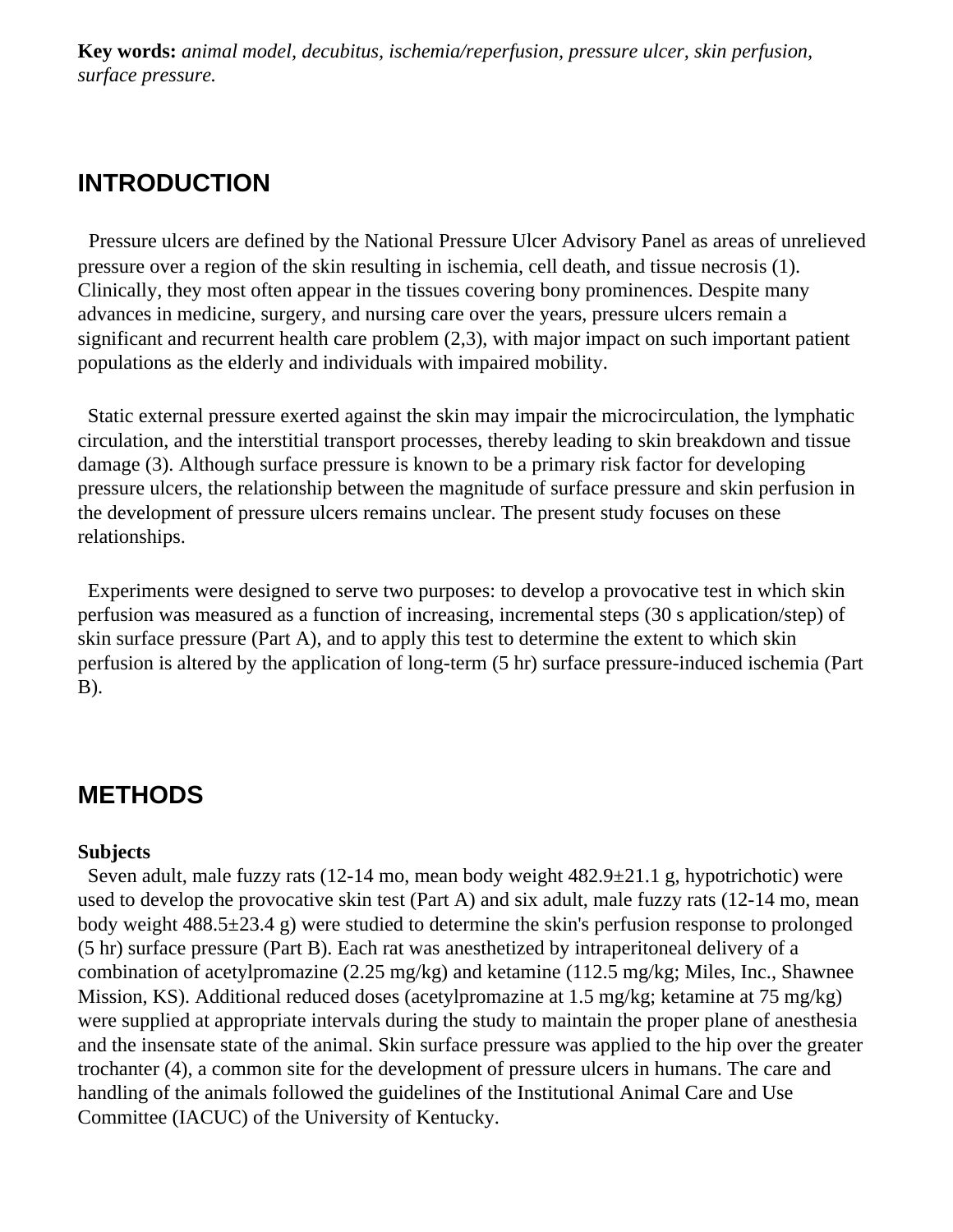## **Apparatus**

 The apparatus for the present study has been modified from previous use (4). Animals anesthetized in accord with IACUC protocol were placed in a custom-made saddle and restraining device (Dupont, Foam Design, Inc., Lexington, KY). and positioned to align the skin plunger over their greater trochanters.

 The skin plunger shown in **Figure 1** is composed of a force transducer (load cell, A.L. Design, Inc., Buffalo, NY), a thermistor (Yellow Springs Instrument Co., Inc., Yellow Springs, OH), and a laser Doppler flowmeter (PeriFlux by Perimed, Smithtown, NY). The force transducer was used to measure the normal force. The laser Doppler flowmeter extended into the center of the plunger, flush with the surface, to measure skin perfusion (0.5 to 1 mm depth) as surface pressure was applied. Three signals from the flowmeter were acquired: 1) perfusion or flux, 2) red cell velocity, and 3) number of red cells (concentration). A true zero reading for perfusion cannot be achieved during complete vessel occlusion because of the small movements of muscle cells, vessel walls, and proteins within the blood or interstitial space. The lowest value of the flowmeter signal when flow is stopped is termed "biological zero" and referred to as "zero perfusion." A thermistor probe, flush with the surface of the plunger, was used to measure skin temperature during the application of surface pressure.



### **Figure 1.**

Detailed diagram of computer-controlled skin plunger system.

 Skin perfusion, temperature, and pressure data were collected (125 samples/s) by computer using DATAQ software (DATAQ Instruments, Inc., Akron, OH). The force signal was also used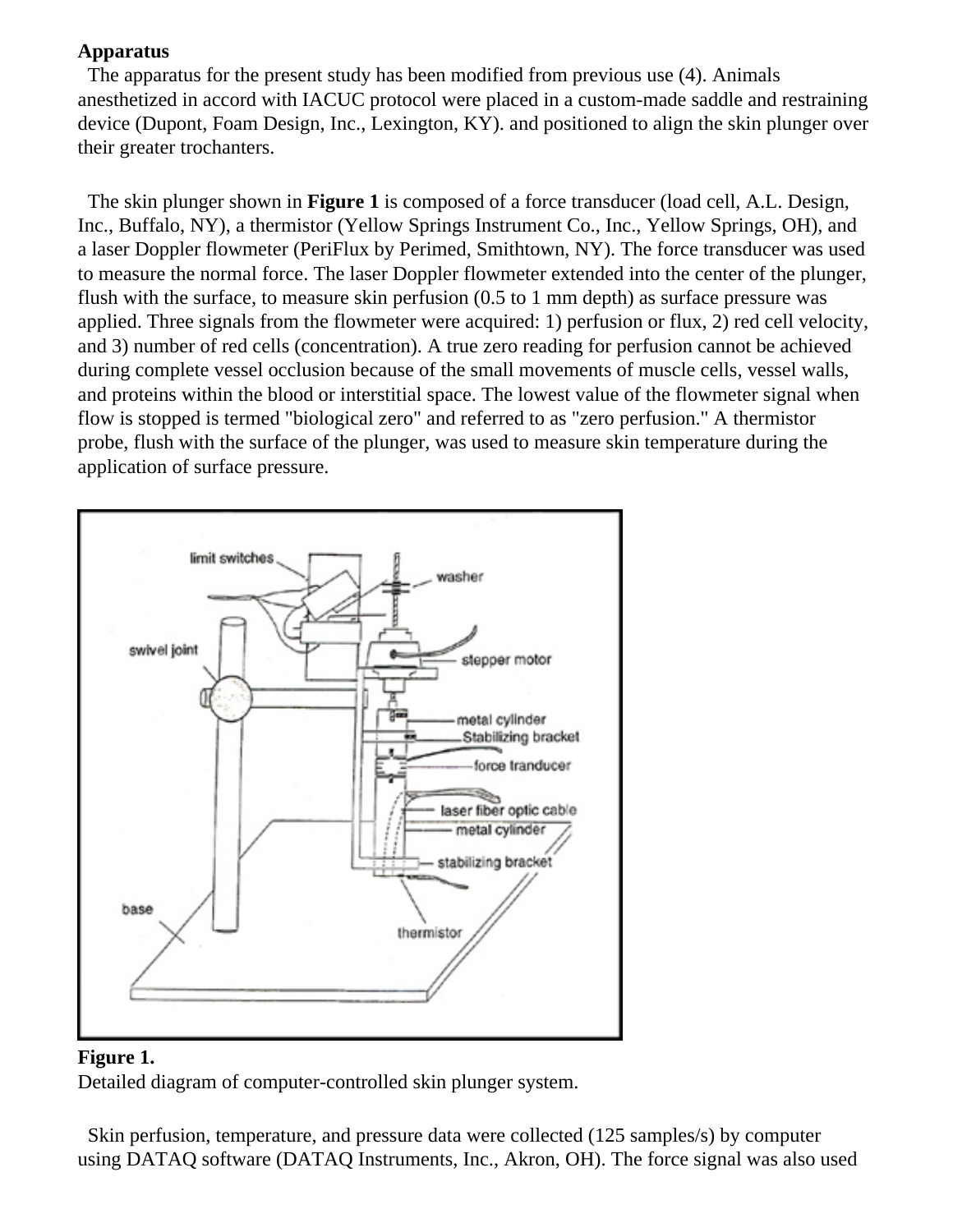for feedback control of the stepper motor, resulting in the maintenance of desired levels of skin surface pressure. The stepper motor controller was turned off when perfusion measurements were taken, to minimize motion-induced artifact in the skin perfusion signal.

 Core body temperature of each rat was monitored throughout the experiment by a rectal temperature probe (Yellow Springs Instruments, Yellow Springs, OH).

#### **Procedure**

#### *Part A: Development of the Provocative Test*

 A pilot study was performed to establish the protocol for the provocative test by optimizing the control period for assessing skin perfusion. Skin perfusion often varies rhythmically with time (vasomotion), and therefore a data record length should be sufficient to include at least two or more cycles of the lowest frequency for analysis. The mean value and the frequency content of the signal are both important parameters in characterizing perfusion. To determine the appropriate data record length during control, skin perfusion was measured initially for 30 min to establish stable flow (5). Mean skin perfusion and perfusion variance (frequency content, spectral analysis by the Welch technique) were calculated from 30-min data records. Spectral analysis provides information about the different rhythms that make up skin perfusion. Spectral plots, which show "power" at given frequencies, represent the contribution of each frequency to the whole signal. The higher the value of power at a given frequency, the greater the amplitude of the rhythm at that frequency. The data record length was then divided into shorter time periods (e.g., 20, 15, 10, 6, 3, and 2 min) and analyzed to determine the mean values and the frequency content of each time period. Eight 30-min data records, acquired four times on different days for each of two adult male rats, were analyzed. As 10 min was the shortest record length that provided values consistent with those obtained for the total 30-min period, the 10-min control period was adopted for the remainder of the study.

 After the control data record length was determined, the experimental protocol shown in **Figure 2** (bottom) was designed to determine the relationship between skin perfusion and incremental increases in surface pressure. Two identical tests on the same animal were repeated approximately 1 hr apart and used to determine any residual influence of test 1 on test 2. A control surface pressure of 3.7 mmHg (10 g) was applied to ensure the stability and uniformity of skin contact required for accurate laser Doppler flowmeter readings. After the 10-min control period, pressure was incrementally increased in steps of 3.7 mmHg while measuring skin perfusion (the duration of the steps is discussed below). Pressure was increased until zero perfusion occurred (i.e., minimum skin perfusion value maintained). Pressure was then rapidly (within 5 s) decreased to control pressure (3.7 mmHg) and the recovery perfusion was measured for 15 min. The plunger was completely removed from the skin to allow the tissue to further decompress for a time determined by direct visualization of the tissue (30 min to 1 hr). The plunger was then placed on the tissue again for the start of test 2, which used the same protocol as test 1. This experimental protocol was conducted four times on four different days (separated by at least two days) on each of seven rats.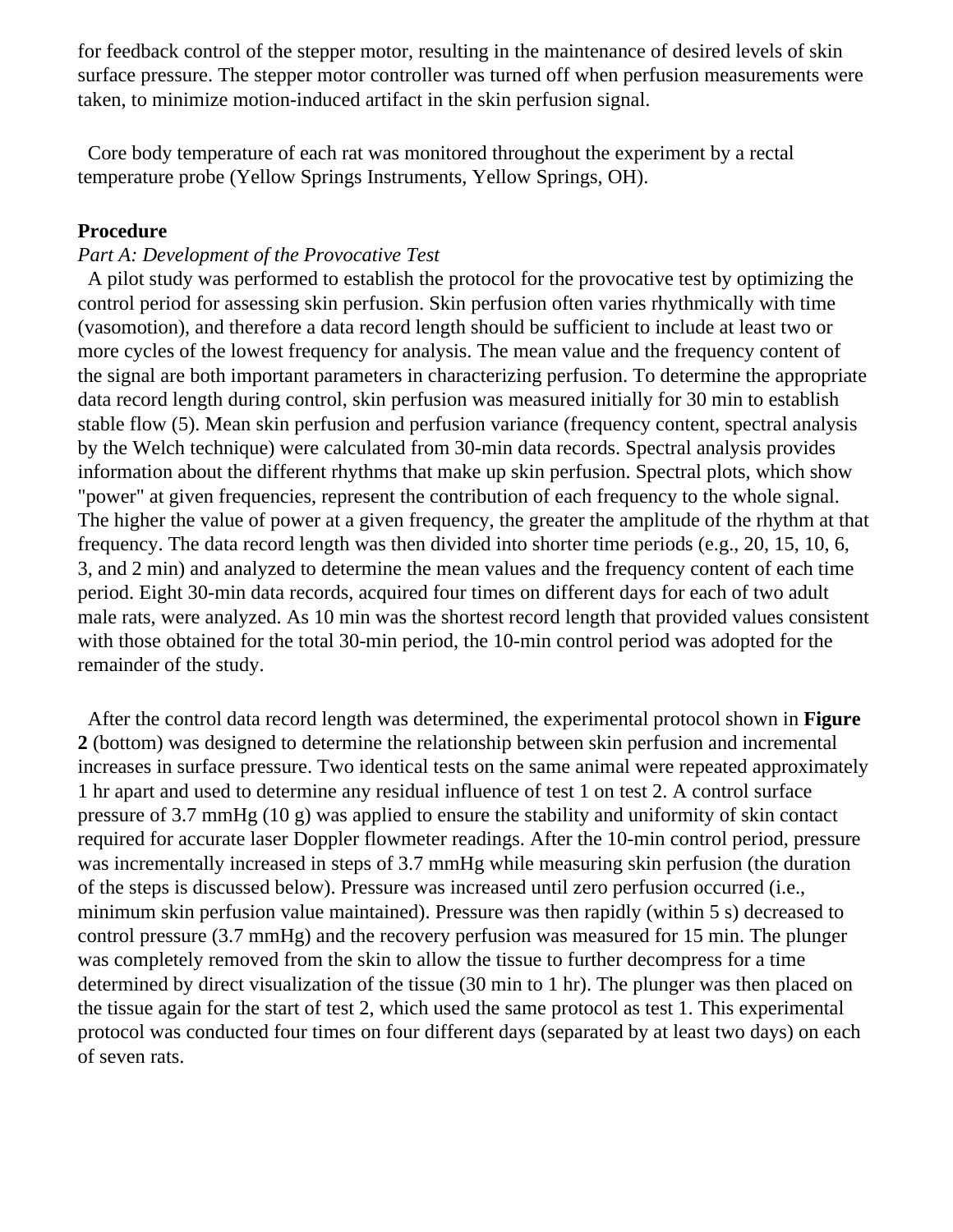

#### **Figure 2.**

Typical perfusion response for Stages 1-5 (top) to the 3-min steps experimental protocol (bottom).

 In three separate experiments, perfusion/pressure response curves were determined for the 3-min steps (total test time of 90 min), for the 1-min steps, and for the 30-s steps in an effort to optimize total test time. It was found that the 30-s steps at 10 g force would produce response curves equivalent to those using 3-min steps. Therefore, the 30-sec step protocol (total test time of 35 min) was adopted for the remainder of the study (Part B).

#### *Part B: Application of the Provocative Test*

 The provocative test was then applied to determine the effect of 5 hr of pressure-induced ischemia at 92 mmHg on the skin perfusion/surface pressure relationship. The experimental procedure for Part B was as follows. The provocative test described in Part A was performed initially on normal skin. The test included a control period  $(3.7 \text{ mmHg}$  for 10 min), stepwise increases (30-s increments) in skin surface pressure, and a recovery period. After a steady-state perfusion level was established in the recovery period, skin surface pressure of 92 mmHg (250 g) was applied to the same tissue for 5 hr to produce ischemia (zero perfusion). Skin perfusion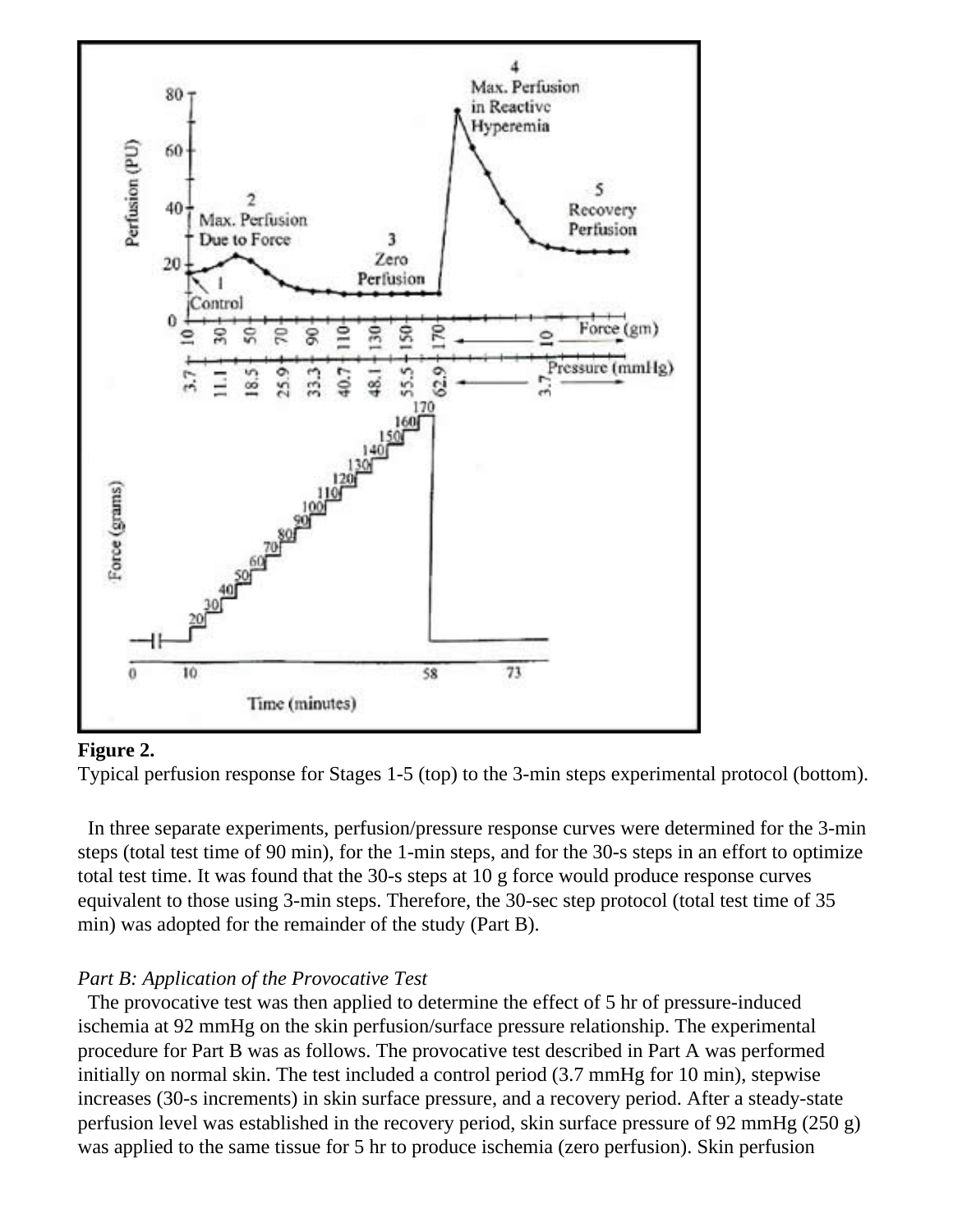remained at biological zero during this time. At the end of 5 hr, the skin surface pressure was reduced to zero (plunger not touching the tissue), allowing the tissue to recover or decompress for a time determined by visual inspection. When the tissue indentation disappeared (3 hr), the skin plunger replaced on the identical area of tissue to repeat another provocative test (n=6 rats). Sham experiments were conducted on an additional four rats in which the skin perfusion/surface pressure responses were determined after 8 hr of anesthesia without induced ischemia.

#### **Statistical Analysis**

 In Part A, an ANOVA-2 factor variance method for repeated measures (STAT-VIEW software package) was performed to test for significant differences in skin perfusion and temperature due to changes in skin pressure between test 1 and 2 for each of the seven rats exposed to repeated (n=4) tests. The results were expressed as mean±standard error of the mean, and taken to be significantat p values  $\leq 0.05$ .

 Mean perfusion over time was calculated at each stage (i.e., control perfusion, maximum perfusion due to force, zero perfusion, maximum perfusion in reactive hyperemia, and recovery perfusion) for each rat. Each rat was exposed to the protocol (i.e., test 1 and 2) on four different days. The four values at each stage were averaged to provide one value/rat/stage for each test. A comparison of mean (n=7) perfusion for all rats at the different stages was performed using the ttest for related measures. A similar comparison using the t-test for related measures was performed to test significant differences between tests 1 and 2 of the skin surface pressure data for each of the seven rats.

 In Part B, as in Part A, an ANOVA-2 factor variance method for repeated measures was performed to test for significant differences in perfusion and temperature parameters due to changes in skin pressure between the normal and stressed skin for each of the six rats. A comparison of mean perfusion between the normal and stressed skin at each surface pressure level was performed using the t-test for related measures.

# **RESULTS**

#### **Part A: Development of the Provocative Test**

#### *Perfusion Response to Step Increases in Skin Surface Pressure*

 Experiments (n=7 animals) in which skin surface pressure was increased in 3-min steps were conducted twice in the day separated by approximately 1 hr. Control periods were 10 min, and recovery periods lasted 15 min. Each rat was tested four times, with each test separated by at least 2 days.

 A typical response (one rat) is shown in **Figure 2** (top). The perfusion response was divided into five stages. Perfusion as measured during the 10-min control period was identified as Stage 1. As surface pressure increased in 3.7 mmHg increments, there was an initial increase in perfusion followed by decreasing perfusion as surface pressure continued to increase. Maximum perfusion during this part of the provocative test was designated as Stage 2. The minimum value (zero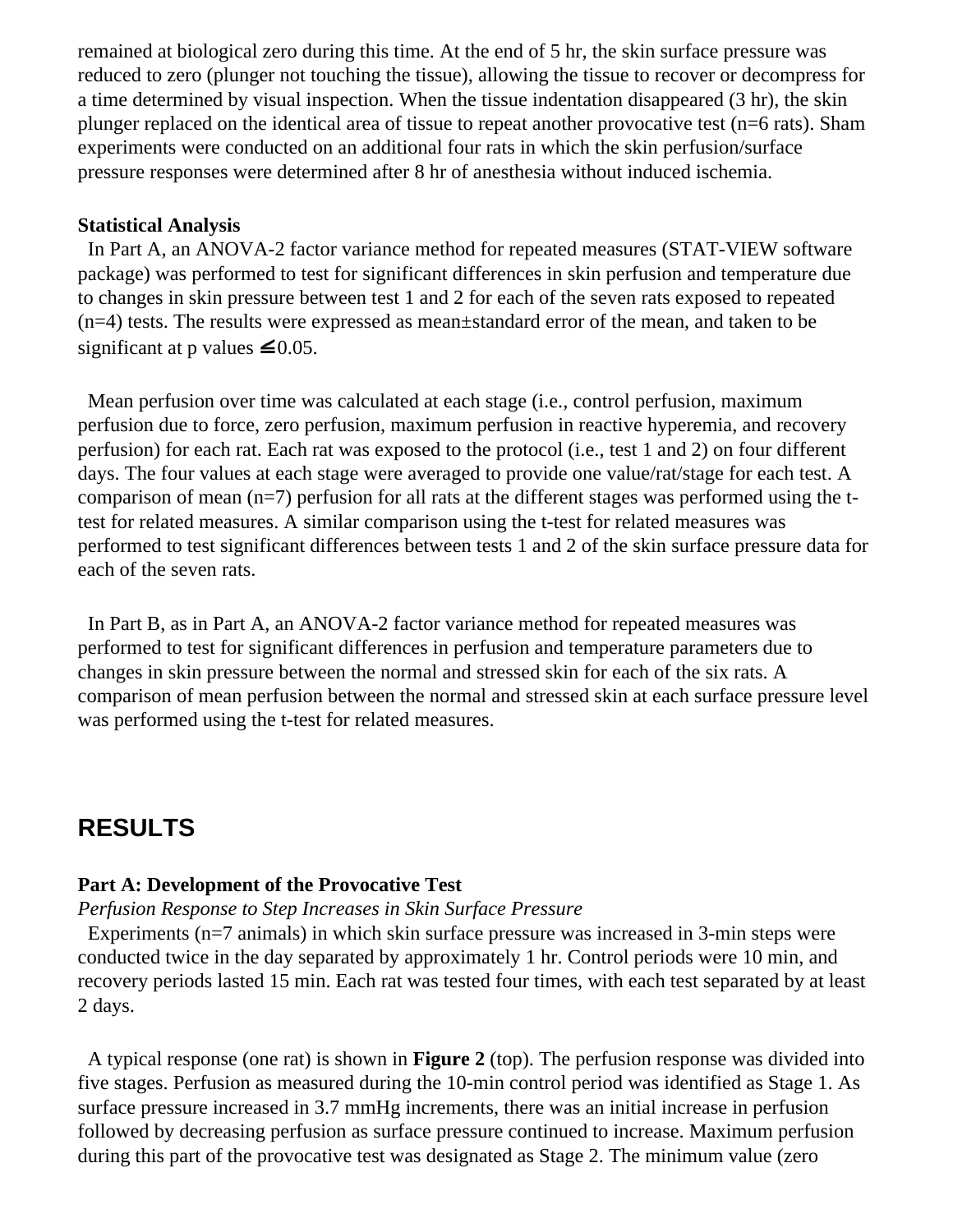perfusion) was designated Stage 3 as defined by at least three successive pressure increments with little or no change in the perfusion. The smallest value of surface pressure associated with this area of flat response was chosen as the zero perfusion value. After zero perfusion was established, the surface pressure was rapidly decreased to the control value (3.7 mmHg), resulting in a reactive hyperemic response. Maximum perfusion during reactive hyperemia was identified as Stage 4. The return of skin perfusion to a steady-state level after a recovery period was designated Stage 5.

 **Figure 3** shows the perfusion responses of seven animals to 3-min step increases in skin surface pressure, averaged over four experiments, each consisting of test 1 and test 2 separated by approximately 1 hr. As the perfusion responses were not significantly different between test 1 and 2, their results were pooled and averaged in order to evaluate stage differences statistically. The increase in perfusion in Stage 2 was significantly different from control ( $p \le 0.01$  $p \le 0.01$  $p \le 0.01$ ) and Stage 3 (p  $\leq 0.001$ ). After pressure relief, Stage 4 occurred, with perfusion rapidly increasing to almost three times control levels ( $p \le 0.001$  $p \le 0.001$ ) and then gradually returning close to control levels. Recovery perfusion (at the end of 15 minutes) was not significantly different from control levels. The average value of skin surface pressure that caused zero perfusion was 58.2±3.64 mmHg).



**Figure 3.**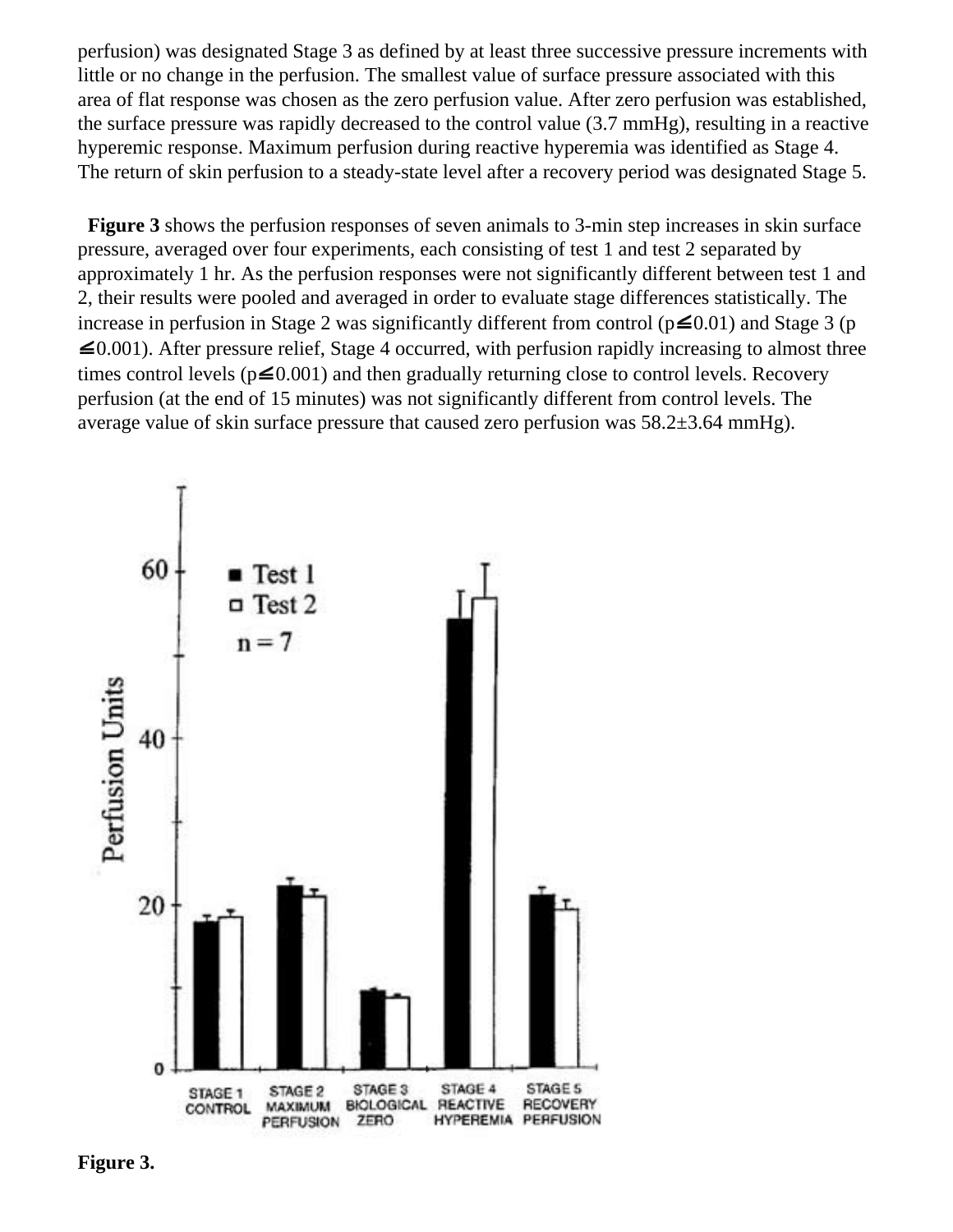Comparison of mean perfusion (Stages 1-5) for tests 1 and 2.

Skin surface temperature (data not shown; n=7) gradually increased (28.6 $\pm$ 0.27 to 31.5 $\pm$ 0.12 °C) from the beginning of the control period through the pressure application phase (attainment of biological zero). After pressure release, the temperature decreased about 1 °C as perfusion recovered. The only significant difference in temperature between tests 1 and 2 occurred during the control period ( $p \le 0.05$  $p \le 0.05$  $p \le 0.05$ ); however, control perfusion was not significantly different between the two runs. The animal's core temperature remained unchanged (37.6 $\pm$ 0.2 °C).

 Optimization of the time required for completion of the provocative test resulted in a reduction of the initial 3-min step to 1 min and finally down to 30 s while maintaining the reproducibility of the data. The control (10-min) and recovery (15-min) periods were unchanged. Because no significant differences in perfusion within stages between the 3-min, 1-min, and 30-s steps were observed, the 30-sec step was adopted. The total time required for the provocative test was then 33.5 min (10-min control, 8.5-min steps, 15-min recovery). The 30-sec protocol was used in Part B to evaluate long-term pressure-induced ischemia.

### **Part B: Application of the Provocative Test**

*Skin Perfusion Responses before and after 5 Hours of Surface Pressure-induced Ischemia* **Figure 4** shows a composite plot (n=6) of perfusion versus pressure consisting of the 30-s step protocol applied before and after the application of a constant surface pressure of 91.6 mmHg for 5 hr (followed by approximately 3 hr of tissue decompression). Unstressed skin manifested the same five Stages described earlier. However, there were major differences in perfusion response of stressed skin during several of these stages. First, control perfusion for stressed skin was 63 percent greater than for unstressed skin. Second, the small increase in perfusion with initial applications of increasing pressure did not occur. Third, a modified hyperemic response occurred in which maximal flow values decreased by 45 percent from unstressed values. Fourth, the recovery perfusion values remained elevated for a longer time.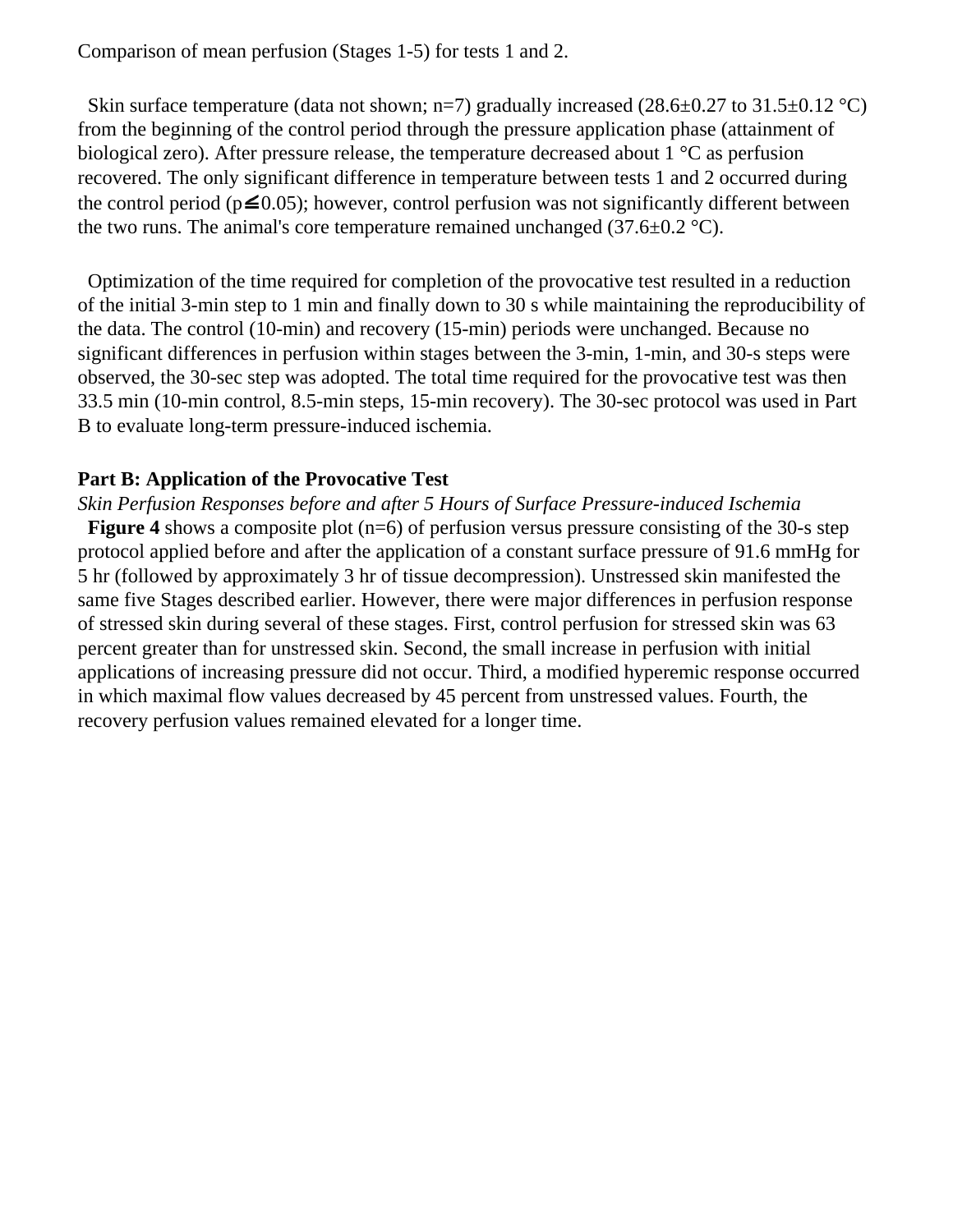

#### **Figure 4.**

Comparison of mean skin perfusion vs. surface pressure before and after a 5-hr ischemic event (\*=significance at  $p \le 0.05$  $p \le 0.05$  $p \le 0.05$ , n=6).

 An ANOVA-2 factor analysis for repeated measures showed that the average perfusion level of all stages was significantly different ( $p \le 0.0001$  $p \le 0.0001$  $p \le 0.0001$ ) in stressed and unstressed skin. Therefore, perfusion levels at individual surface pressures in stressed and unstressed skin were compared using the t-test. For stressed skin, control perfusion (at 3.7 mmHg) and recovery perfusion (at 3.7 mmHg) were significantly higher and the peak reactive hyperemic response was significantly depressed. Results from the sham experiments (i.e., a provocative test before and after 8 hr of anesthesia only with no surface pressure-induced ischemia) revealed that control responses were maintained for all five stages (data not shown), indicating that the statistically significant changes reported above resulted from the long-term application of pressure. There were no significant differences in skin surface temperature (data not shown) during control, at zero perfusion, or during recovery between the stressed and unstressed skin.

The perfusion signal is the product of red cell velocity and concentration (number of red cells).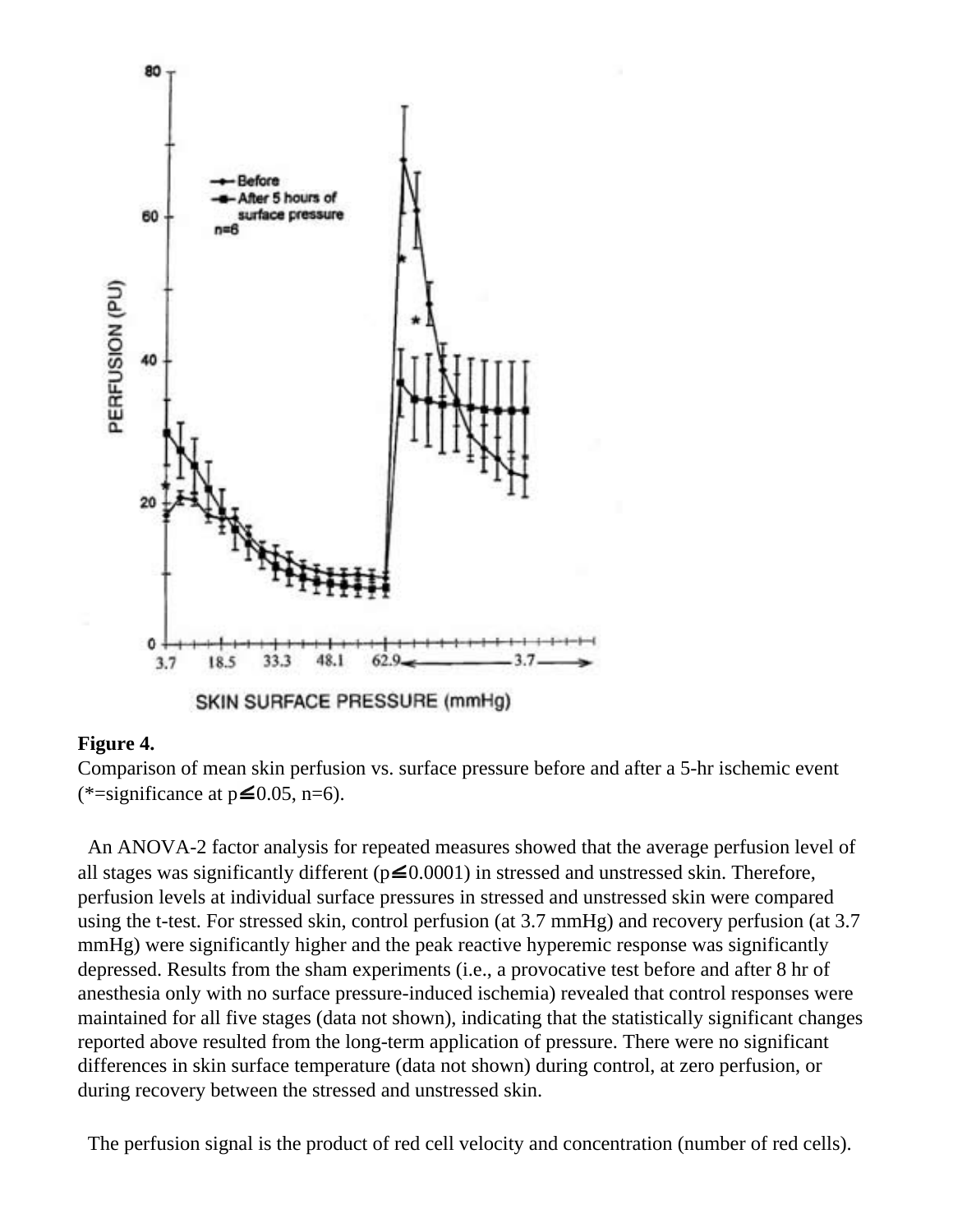**Figure 5** provides comparison of the skin perfusion, red blood cell velocities, and red cell concentrations during the five stages of the provocative test before and after pressure-induced ischemia (n=6). During the initial increases in skin surface pressure (Stage 2), mean red cell velocity was significantly decreased from control (Stage 1,  $p \le 0.025$  $p \le 0.025$ ) in both stressed and unstressed skin. Because no secondary peak occurred in Stage 2 for stressed skin, the comparison was made using values that occurred at the same surface pressure. During zero perfusion (Stage 3) and recovery perfusion (Stage 5) the mean red cell velocities were not significantly different from their respective controls ( $p \le 0.1$  $p \le 0.1$  $p \le 0.1$ ). Mean red cell velocity during the reactive hyperemic stage was significantly increased over control in unstressed skin, but not in stressed skin.

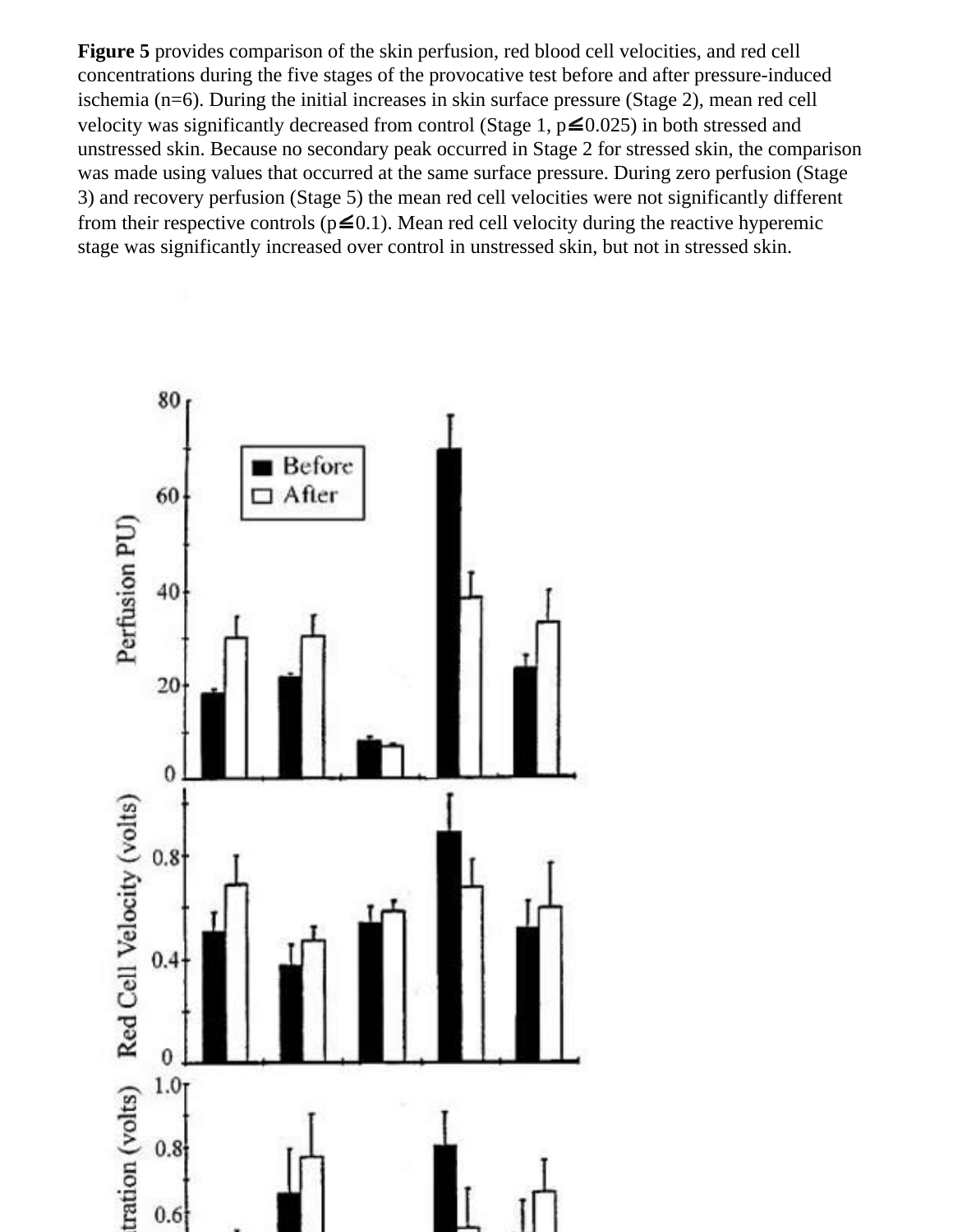

## **Figure 5.**

Comparison of skin perfusion, red cell concentration, and red cell velocity during Stages 1-5, before and after 5 hrs of pressure-induced ischemia and 3 hr of tissue decompression (n=6). Stage 1, control period; Stage 2, period of maximum perfusion during force application; Stage 3, zero perfusion; Stage 4, reactive hyperemia; Stage 5, recovery phase.

 Corresponding data (n=6) for red cell concentration appear at the bottom of **Figure 5.** During Stage 4 (reactive hyperemia) there were significant differences in the mean red cell concentrations in stressed and unstressed skin that were not observed in Stages 1, 2, 3, and 5. In both stressed and unstressed skin, red cell concentrations during the initial increases in skin surface pressure (Stage 2) were significantly increased from control (Stage 1) and were significantly decreased during zero [p](file:///C|/Journal/abstract%20work/99/36/2/leq.gif)erfusion (Stage 3,  $p \le 0.001$ ). After the release of skin surface pressure, red cell concentrations during reactive hyperemia (Stage 4) were significantly increased from control (Stage 1) for unstressed skin, but not for stressed skin ( $p \le 0.1$  $p \le 0.1$ ). During recovery (Stage 5), mean red cell concentration of unstressed skin was not significantly different from control ( $p \le 0.1$  $p \le 0.1$  $p \le 0.1$ ), but for stressed skin it was significantly greater.

### **Perfusion Rhythms before and after 5 Hours of Surface Pressure-induced Ischemia**

 It is possible that blood flow rhythms may be different after the ischemic episode. Factors that may account for--or at least contribute to--these changes include vasomotion associated with thermoregulation, respiration, and heart rate.

 Because this possibility exists, the spectral content (frequency and power) of the control perfusion signal was determined. Typical spectral plots of the perfusion signals during control (10 min) for stressed (after 5 hr at 91.6 mmHg and 3 hr of tissue decompression) and unstressed skin are shown in **Figure 6.** Three frequency ranges were analyzed: low (<1 Hz), thought to be associated with the thermoregulatory system (6); mid (1-2.5 Hz), associated with the rat's respiration rate (as timed in the present study); and high (2.5-5 Hz) containing variations resulting from the rat's heart beat. Spectral analyses for normal and stressed skin are shown in **Figure 6.**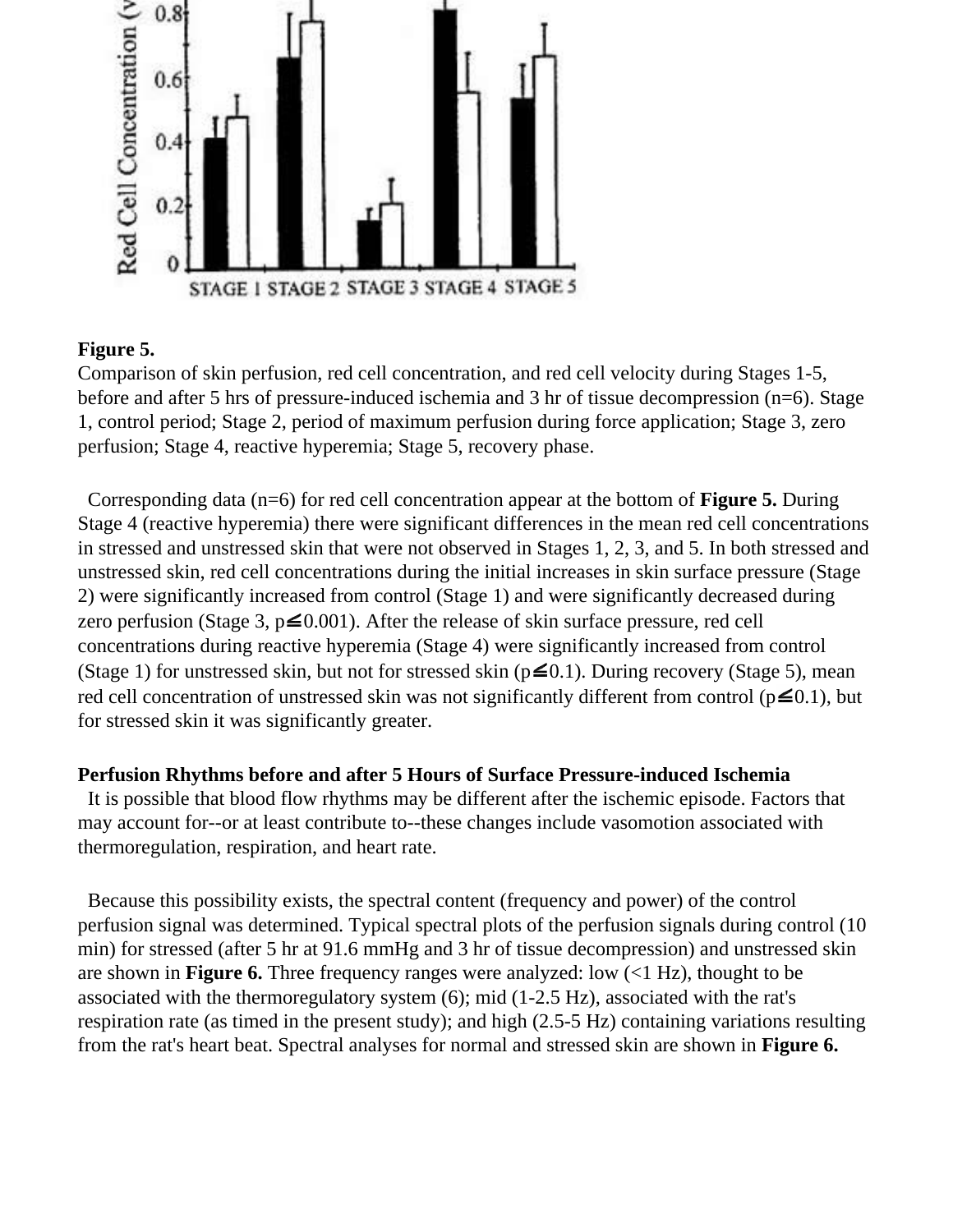

## **Figure 6.**

Spectral analysis of control perfusion in unstressed (bottom) and stressed (top) skin.

Comparison of the average spectral power for the three frequency ranges for control perfusion for both stressed and unstressed skin is shown in **Figure 7.** The spectral power of perfusion in the low-frequency range significantly decreased by 54 percent after ischemic stress, but no significant differences were detected in the mid- or high-frequency ranges.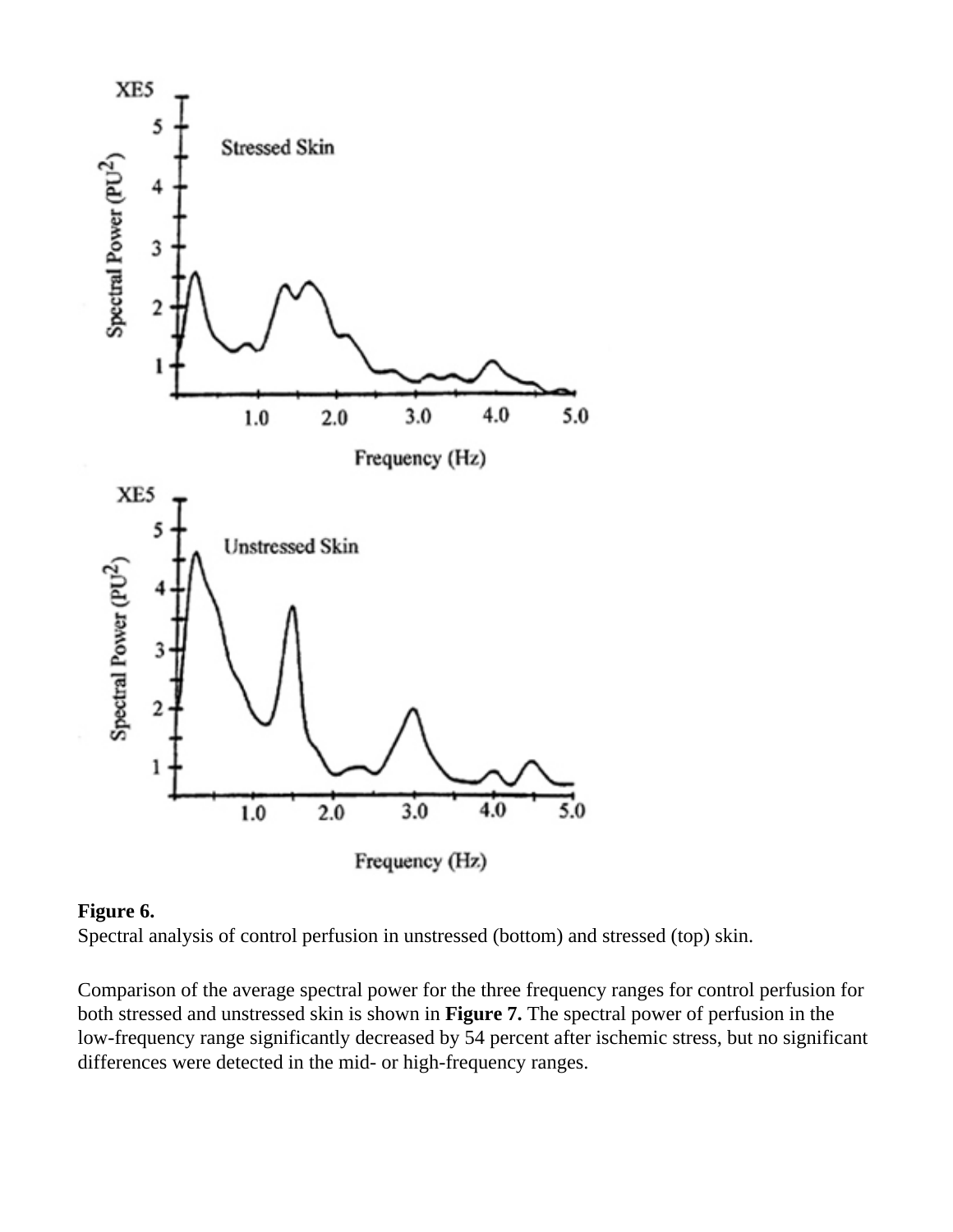

#### **Figure 7.**

Comparison of spectral power in three different frequency ranges before and after 5 hrs of [p](file:///C|/Journal/abstract%20work/99/36/2/leq.gif)ressure induced ischernia and 3 hr of tissue decompression (\*= significance at  $p\leq 0.05$ ; n=6).

# **DISCUSSION**

 The objective of the present study was to determine potential changes in the skin perfusion/ surface pressure relationship after 5 hr of surface pressure-induced ischemia. The major finding was that this perfusion/pressure response was significantly changed, probably resulting from functional microvascular alterations caused by the ischemic event.

 A necessary part of the present study was the development of a provocative test sufficiently sensitive to indicate functional changes in skin perfusion without requiring a long recovery period. By using the optimized short protocol (30-s steps, 10-min control, and 15-min recovery), the frequency content of resting and recovery perfusion could still be estimated. One can determine the mean perfusion value, the shape of the perfusion/surface pressure response curve to be assessed, and the reproducibility of results when reapplied within a 1-hr period. The total time for the protocol could have been further reduced by decreasing the control and recovery periods, but not without sacrificing valuable information about changes in vasomotion.

 The observation that skin perfusion in unstressed skin initially increased with low levels of surface pressure is supported by previous studies (3,7). In humans, Schubert and Fagrell (3) reported an increase in skin perfusion with increased surface pressures up to 25-50 mmHg. They did not draw any specific conclusions related to this phenomenon. However, they did suggest that the greater frequency of pressure sores over the sacrum as compared to the gluteus region resulted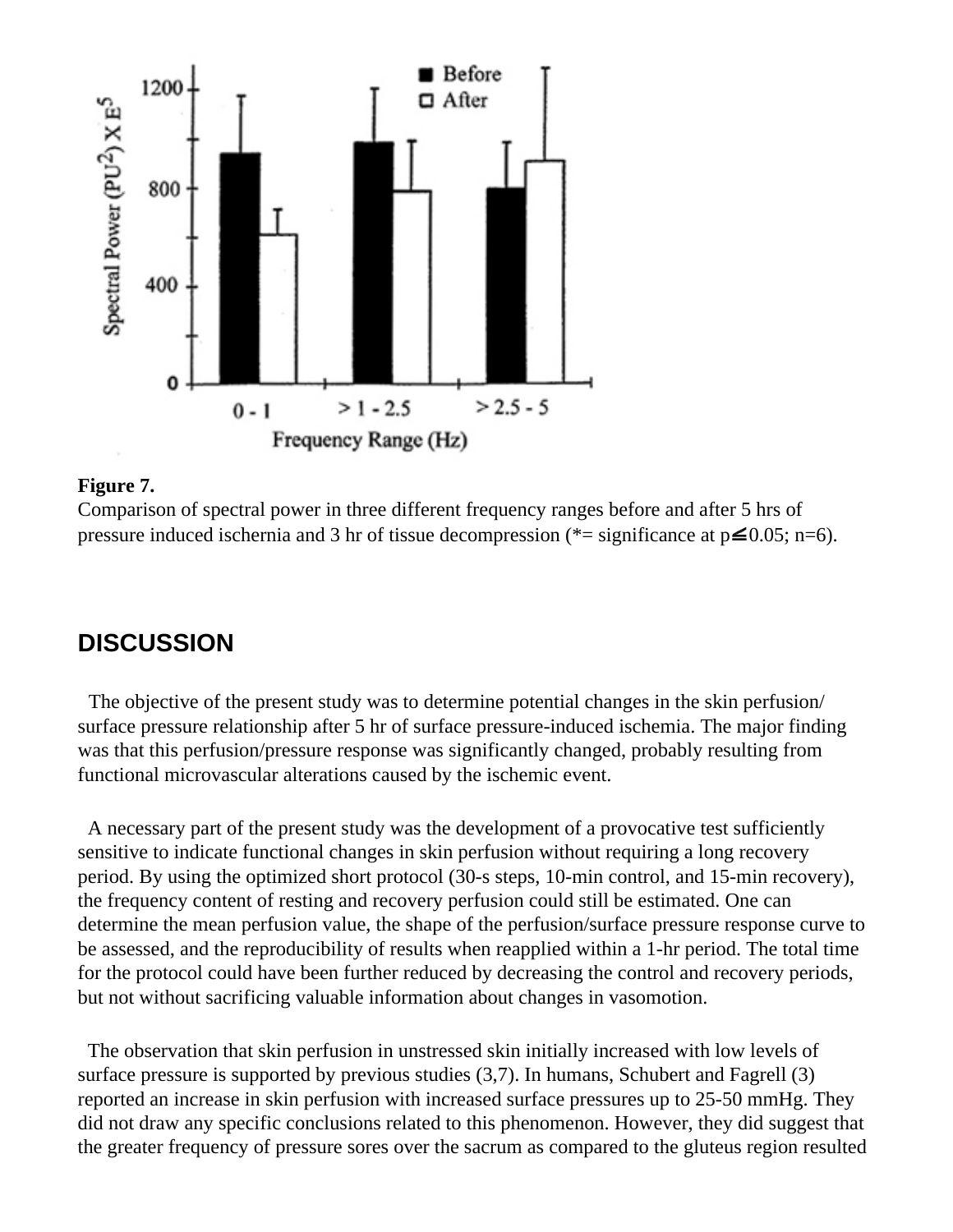from differences in the regulation of microvascular flow in the two regions. Agache and Dupond used photoplethysmography on humans to assess indirectly the systolic-diastolic difference in skin blood volume while increasing external pressure was applied (7). This study found that the differential volume increased and then subsided progressively as pressure increased, reaching zero when external pressure equaled systolic pressure within the skin arterioles. Although the authors concluded that the systolic-diastolic differences corresponded to an external pressure equal to the arterial diastolic pressure, they did not attempt to explain the initial increase in differential volume with increasing surface pressure.

 Several explanations could account for the observed increase in perfusion associated with low levels of increasing surface pressure. One explanation is that vasodilation of arterioles may have occurred in response to a compressive load, resulting in a decrease of the transmural pressure on the arterioles. Stacy et al. (8) have shown that decreased transmural pressure resulting from increased surface pressure caused vasodilation of the arterioles in the cheek pouch of hamsters. They also demonstrated that tissue suction, which leads to increased transmural pressure, produced vasoconstriction of the arterioles. This explanation is supported by the red cell concentration data of the present study. The increase in red cell concentration suggests increased vessel diameters and/or an increased number of perfused capillaries (reopening), both potentially a result of decreased arteriole resistance. The decreased red cell velocity multiplied by the greater effective cross-sectional area (as indicated by increased red cell mass) yielded the measured increase in perfusion.

 Another explanation for this phenomenon may be that it is an artifact of the laser Doppler technique. For example, as skin surface pressure increased, the sample volume of the laser Doppler probe may change to include additional capillaries or arterioles as a direct result of skin compression, thereby artifactually illuminating a greater number of red blood cells. If the observed increase in red cell concentration were artifactual in nature, it should be present in both stressed and unstressed skin. However, it was not observed in stressed skin, which suggests a nonartifactual cause. For example, the vessels may have already been maximally dilated or the maximum number of vessels may have already dilated as a result of the pressure-induced ischemia. Our findings, along with those of Schubert and Fagrell (3), Stacy et al. (8), and Agache & Dupond (7), indicate that the initial increase in skin perfusion is most likely the result of vasodilatation in response to increased skin surface pressure.

 In our model and in most natural situations, an unavoidable consequence of increased skin surface pressure is increased surface temperature. The gradual increase in local skin surface temperature during control as well as during step increases in surface pressure was probably due to the lack of heat convection to the air and the introduction of heat conduction resulting from contact of the skin plunger with the skin's surface. The increase in local skin surface temperature may have played a role in the initial increase in perfusion seen during Stage 2. It is known that increased skin temperature can cause increased perfusion (3). In unstressed skin, surface temperature increased to a maximum of 31.5 °C ( $\Delta T = 3.3$  °C). This temperature change could not account for all of the increased skin perfusion observed (9). Arteriole dilation, which can be used for the diversion of heat from tissue to the skin surface in a process utilizing increased perfusion and resulting in elevated surface temperatures, may also be involved (10). The observed rise in skin surface temperature, however, was very gradual and did not seem to correlate well with the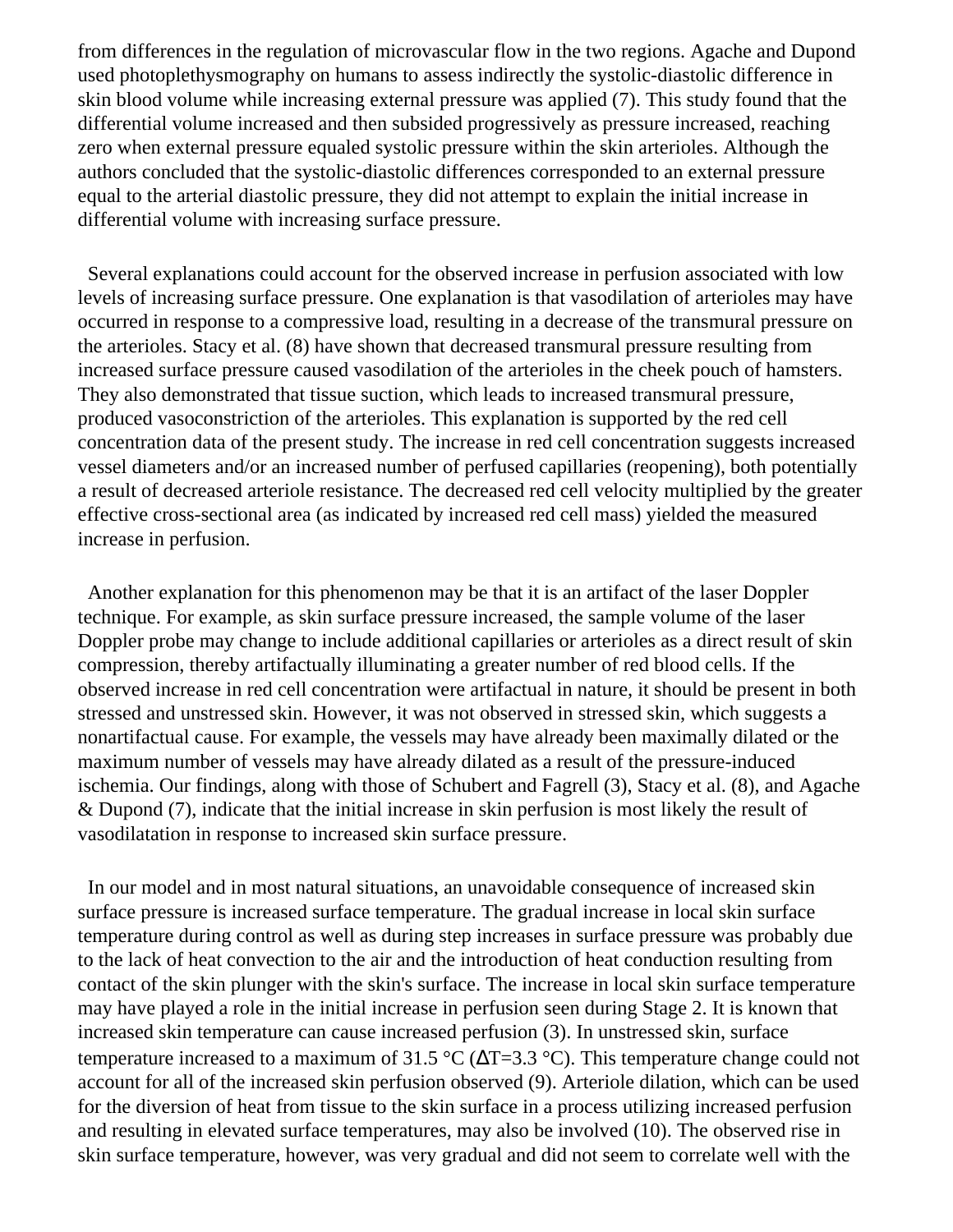rise in perfusion. A more likely explanation is that local changes in skin heat convection/ conduction accounted for the gradual rise in local temperature noted both during the control period and the testing phase. Core body temperature remained stable.

 The decrease in skin perfusion with increasing surface pressure is primarily a result of matching local vessel internal pressure. However, changes in surface pressure may also contribute to changes within the skin matrix. Surface pressure in excess of internal pressure may be required to produce capillary closure and tissue ischemia (11). For example, increased surface pressure may cause changes within the matrix, including stiffness, internal pressure, proteoglycan concentration, and resistance to fluid movement (12), as well as the possibility of vasodilation or recruitment of small blood vessels. It is highly probable that the tissue was able to withstand the initial increases of compressive surface pressures during this study, while maintaining good perfusion because of: 1) the resistance or stiffness of the connective tissue (12), 2) an increased tissue internal pressure due to increased proteoglycan concentration resulting from the loss of water, and 3) vasodilation or recruitment of vessels. Eventually, the ability of these systems to compensate for increasing pressure loads was overcome, resulting in the progressive collapse of this balanced state of internal and external factors, and, ultimately, the complete restriction of blood flow. An average surface pressure of approximately 58 mmHg resulted in zero perfusion.

 The large increase in the perfusion of unstressed skin after the release of surface pressure is the well documented reactive hyperemic response that results from vasodilatation and associated increases in blood flow. The recovery period following reactive hyperemia lasted about 15 to 30 min and resulted in the return of skin perfusion to approximately control levels. The recovery time required may be influenced not only by vasodilatation but also by the need for the collagenproteoglycan matrix to regain lost fluid. Whether a reversal of the sequence of events described above is involved remains to be determined.

 The recovery period was marked by a gradual decrease in skin surface temperature (approximately  $0.7 \text{ }^{\circ}C/15 \text{ min}$ ). This decrease probably resulted from perfusion changes, because the skin plunger remained in contact with the skin during the recovery period and no external skin heat loss should have occurred.

When the provocative test was applied before and after the 5 hr of surface pressure-induced ischemia, four primary differences in the perfusion response were observed between stressed and unstressed skin. The first difference was that control perfusion in stressed skin during Stage 1 was always greater than in unstressed skin. This finding is consistent with a reported increase in resting fluxes (skin perfusion) in humans with leg ulcers (13). Sack et al. (14) observed a reduction in the number of perfused capillaries after 4 hr of complete muscle ischemia. However, in the present study, the increased control perfusion of stressed skin appears to be a result of vasodilatation or recruitment of vessels since the mean values of both red cell velocity and concentration were elevated.

 The second difference was that perfusion during control was elevated for stressed skin as compared to unstressed skin. Also, as increasing steps of surface pressure were applied to the stressed skin perfusion decreased to zero without the initial increase (during Stage 2) seen in unstressed skin. The absence of this skin perfusion phenomena, normally seen with low levels of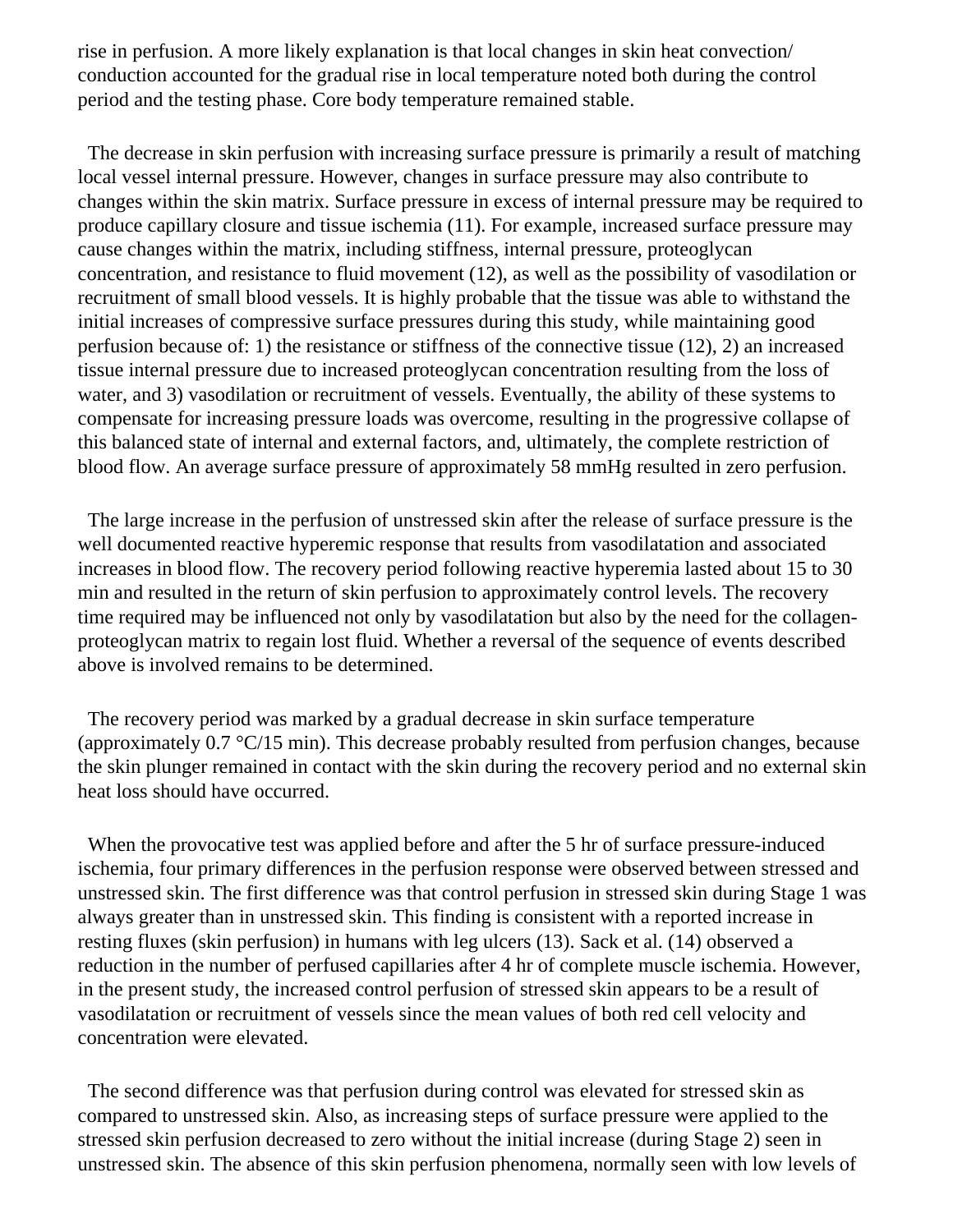increasing surface pressure, may result from vessels that were already maximally vasodilated as a result of 5 hr of ischemic exposure. With vasodilation already at maximal levels, skin perfusion would be expected to decrease immediately as the cross sectional area of the capillaries and arterioles decreased with increasing surface pressure. It is also possible that the vessels may have lost the ability to dilate to diameters equal to those for unstressed skin.

 An important mechanism of vasodilatation involves the release of the endothelial relaxing factor (EDRF) nitric oxide (15). Nitric oxide released from endothelial cells is known to relax vessels and contribute to the vasodilatation of arterioles. Endothelial dysfunction has been shown to occur in postischemic tissues and is characterized by a marked reduction in endothelium-dependent relaxation (16,17), which could lead to an inability to vasodilate. Gidlof et al. (18) noted that the degree of endothelial damage was inversely related to the degree of vasodilatation and reactive hyperemia. In the present study it is possible that endothelial damage occurred in the vessels of stressed skin, leading to a loss of vasodilative capability at low levels of surface pressure during the provocative test and to the depressed reactive hyperemic response at the end of the test. Another contributing factor may be an increase in local vascular resistance as a result of the clogging and plugging of capillaries by leukocytes during the 5-hr ischemic episode. Hansell et al. (19) and Rochester et al. (20) have shown that this is possible. If leukocytes, platelets, and macrophages clogged the capillaries of stressed skin additional increases in perfusion over those of control may not have been possible.

 After 5 hr of surface pressure-induced ischemia and during the 3-hr tissue decompression period, a slight redness and swelling occurred in the local tissue in all six rats, suggesting an inflammatory response. An inflammatory reaction (21) may be associated with leukocyte-plugged capillaries. Constriction of vessels may occur soon after injury to stop blood leakage and then dilation may occur. Simultaneously, the endothelial cells lining the capillaries become increasingly activated and the capillaries become covered by adjacent leukocytes, erythrocytes, and platelets. With vasodilatation, leakage of plasma from capillaries can occur. If capillaries were damaged, the local lymphatic system may also be damaged, since it is even more fragile. All of these reactions--vasodilatation of capillaries, leakage of fluid into the extravascular space, and plugging of the lymphatic system--can provide the classic inflammatory signs: *rubor, tumor,* and *calor* (21). In the present study, the signs of redness and swelling disappeared toward the end of the 3-hr decompression period when the skin appeared to be normal. Although the external skin surface appeared normal, the microvasculature was probably still inflamed, as indicated by a reduced reactive hyperemia and a reduced index of vasomotion. Thus microcirculatory function had been altered.

 The third difference between stressed and unstressed skin occurred in the reactive hyperemic response. The depressed reactive hyperemic response in stressed skin reported here is supported by a study of venous stasis ulcers by Jochmann et al. (13). They used laser Doppler flowmetry to evaluate the reactive hyperemic response of patients with leg ulcers and found that a reduced hyperemic response occurred after the release of occlusive skin surface pressure. Possible mechanisms that might explain this phenomenon were presented, including capillary damage, large reductions of perfused capillaries, endothelial dysfunction, and plugging of capillaries by leukocytes. These four mechanisms may contribute to or cause the depressed reactive hyperemic response seen in the present study.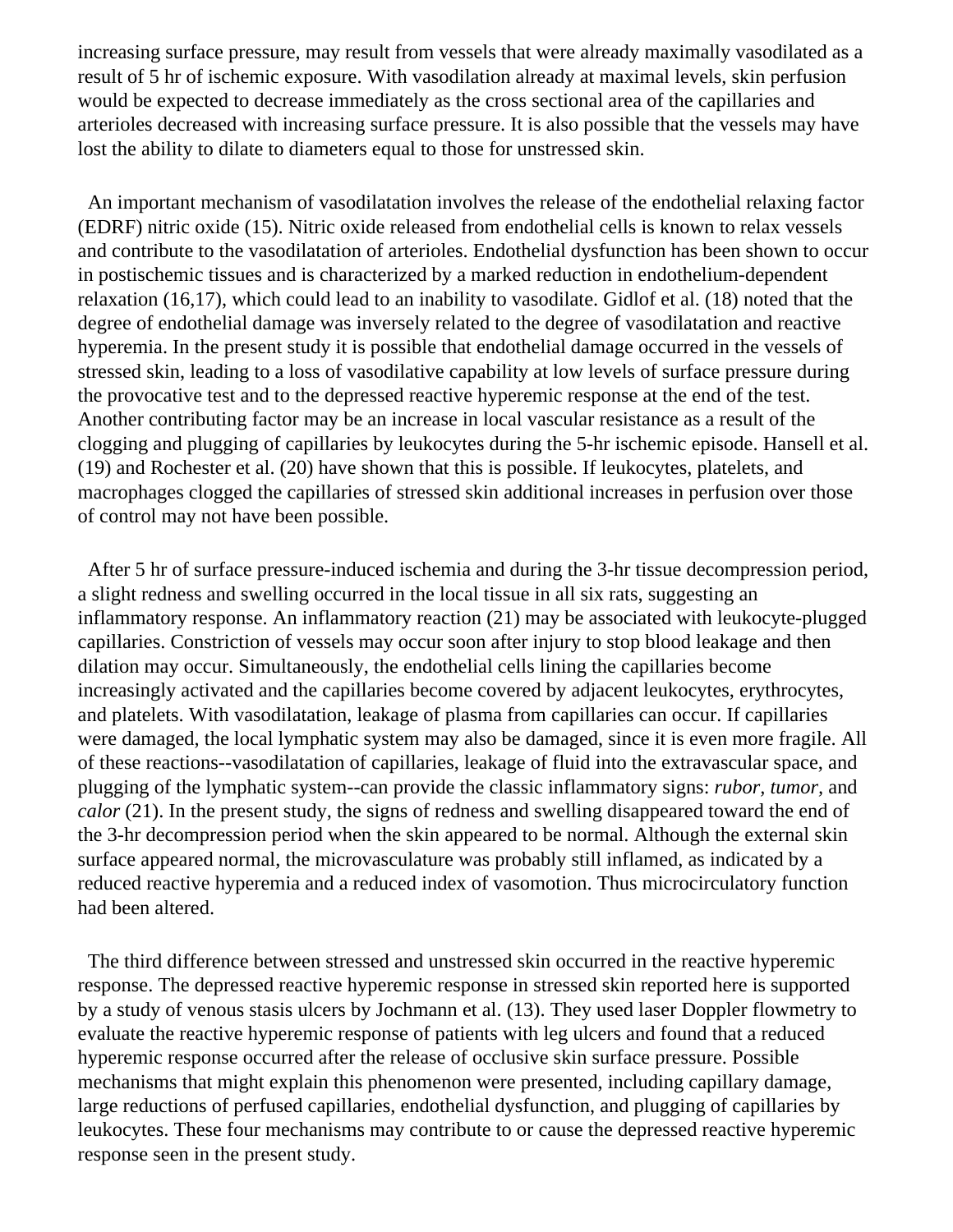Another potential mechanism relates to metabolic factors. It is known that vasodilatation of small arterioles during reactive hyperemia is both locally mediated by hypoxia, as well as by myogenic and metabolic factors (22). These factors are known to play a role in regulating the intensity of the reactive hyperemia (23). During ischemia, metabolic factors such as vascular prostaglandin and adenosine (24) are produced or released and have been shown to cause a reduction in the reactive hyperemic response. For whatever reason, it is clear from the present study that the ability of the tissue to provide the large reactive hyperemic response observed in the unstressed case was significantly impaired by the 5-hr ischemic exposure.

 The fourth difference between stressed and unstressed skin occurred during the recovery response. Perfusion in stressed skin was elevated near the end of the recovery period compared to that of unstressed skin, most likely due to a continuation of the inflammatory response. Surface temperature of the stressed skin was higher than (∆0.97 °C) that of unstressed skin during the recovery period. However, according to Wamsley (9) this temperature was not high enough to conclude that the local temperature caused the elevated skin perfusion, but rather that the slight increase in temperature probably reflected increased perfusion.

 Further understanding of vasodilative mechanisms in the stressed skin can be obtained by determining changes in the rhythms of perfusion through spectral analysis. The three frequency ranges of skin perfusion in the present study were based on the work of Colantuoni et al. (6). They analyzed skin perfusion in rats using an autoregressive model and found spectra of skin perfusion of a similar nature. One frequency range corresponding to the fundamental frequency of vasomotion in terminal arterioles was at 0.15-0.23 Hz. The second frequency range coincided with respiratory rate (1-2.5 Hz), and the third coincided with heart rate (4.7-6.8 Hz). In this study, the amplitude of rhythms in the low frequency  $(<1 Hz)$  range of control perfusion consistently decreased after ischemic exposure. This decrease may be a result of the associated increased mean control perfusion of the stressed skin, but data from another study (25) in our laboratory indicate that when mean perfusion increased by increasing temperature, the amplitude of the rhythms also increased. Thus the decreased amplitudes of rhythmic perfusion in the low-frequency range after ischemic exposure suggest that there may have been impairment of vasodilator mechanisms in the terminal arterioles.

 An interesting observation in the present study is that the surface pressure required to produce zero perfusion was the same for stressed and unstressed skin. Tissue deformation and eventual breakdown is a multifactorial process that includes the amount of subcutaneous tissue volume under pressure and the viscoelastic response of the tissue (3). The stressed skin is likely to be dehydrated after the ischemic exposure, and one might expect that the surface pressure causing zero perfusion would be different compared to unstressed skin. However, if the 3-hr tissue decompression period was sufficient for most of the interstitial fluid to return to the ischemic tissue site, the proteoglycan content may have sufficiently recovered to normal levels. If this occurred, one would expect little or no difference in the amount of pressure required to cause zero perfusion in stressed versus unstressed tissue. This observation (lack of a difference in skin pressure to produce zero perfusion) implies that the observed differences in the perfusion response between stressed and unstressed skin at the other stages were probably due to factors involved in maintaining the integrity of the skin and microcirculatory system (i.e., vasodilatation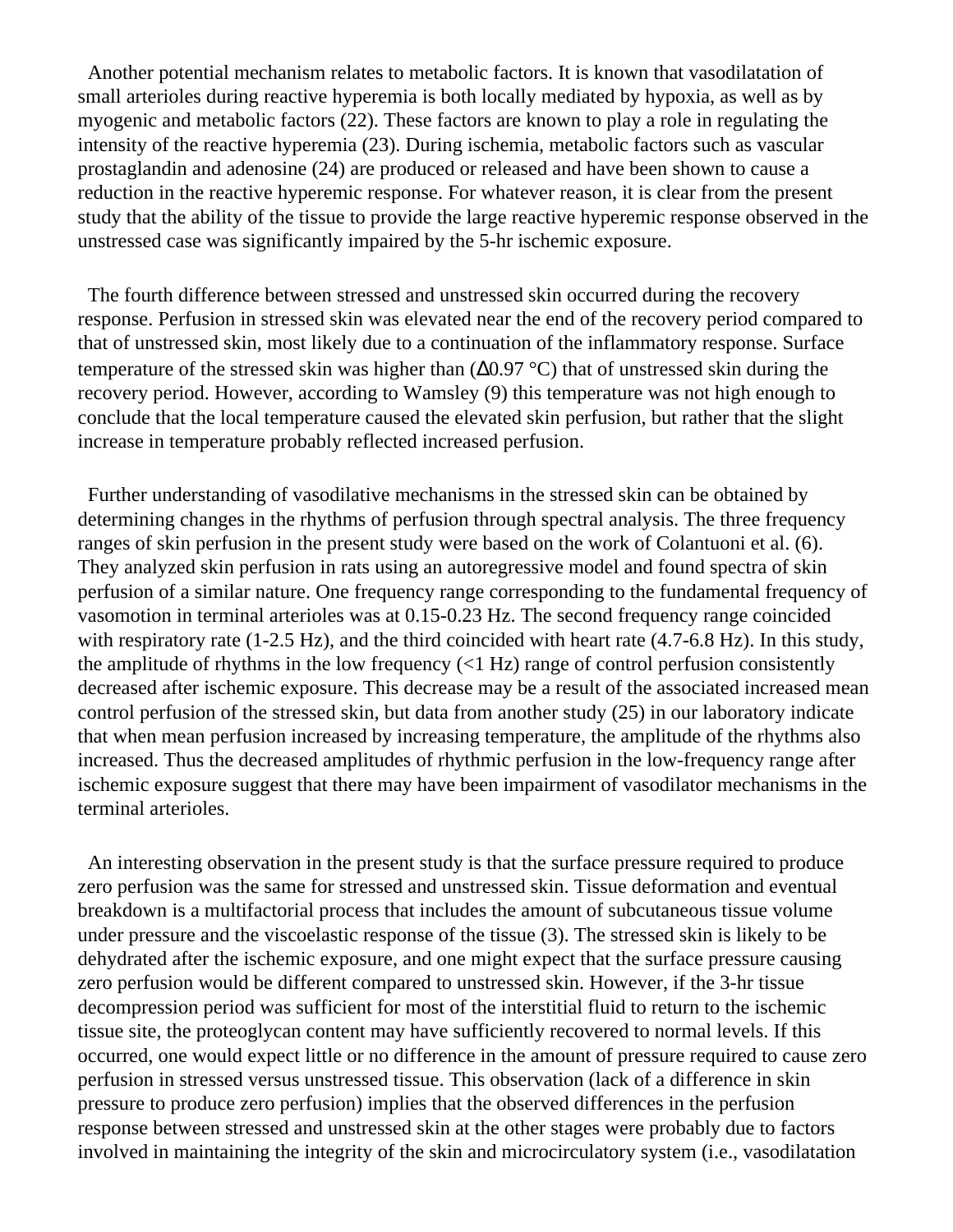of arterioles) and not to mechanical factors such as reorientation or reduction (crimping) of viable capillaries or the tissue matrix.

 The general consensus has been that pressure ulcers result from conditions contributing to a reduction in blood flow. However, recent evidence (26) indicates that increases in skin blood flow may be just as important in determining whether or not a pressure ulcer actually occurs. The role of skin blood flow in pressure ulcer development in surgical patients provides evidence that increased blood flow may have a beneficial effect on ulcer outcome. Obviously, additional studies need to be conducted.

# **CONCLUSIONS**

 This study defines the relationship between skin perfusion and increasing surface pressure in the rat and alterations in this relationship after long-term ischemia. The short-term provocative test caused skin perfusion to initially increase with increasing surface pressure, reaching a maximum at about 14 mmHg, and then decreasing with further increases in pressure, reaching zero perfusion at about 58 mmHg. When surface pressure was released, perfusion reached values  $3\times$ control (reactive hyperemia) and then returned to normal control values after about 15-30 mins. This perfusion/surface pressure response of normal skin was significantly altered after a 5-hr ischemic episode (92 mmHg) and a 3-hr recovery period. Several differences were observed: 1) control perfusion in stressed skin was 63 percent greater than in unstressed skin. 2) As step increases in pressure were applied, perfusion in stressed skin decreased to zero without the initial increase seen in unstressed skin. 3) The reactive hyperemic response in stressed skin was 45 percent lower than in unstressed skin. 4) The amplitudes of rhythms (<1 Hz) in control perfusion were smaller for stressed skin than for unstressed skin. These results indicate that ischemicinduced changes in perfusion were probably due to alterations in vasodilator mechanisms. The provocative test developed for the present study appears to be sufficiently sensitive for use in studies designed to detect subtle changes in skin perfusion associated with the early formation of pressure ulcers. It may also be useful with appropriate blocking agents in further defining the regulation of skin blood flow in pressure ulcer development. Likewise, our provocative test may have potential in the clinical arena in determining whether an area of nonblanchable erythema (clinical stage 1 ulcer) heals or becomes a partial- or full-thickness pressure ulcer.

### **ACKNOWLEDGMENTS**

 The authors gratefully acknowledge Dr. Abhijit Patwardhan for his computer programming and signal processing skills, and Mr. Tony Benge and Mr. Estill Proffitt for their technical expertise.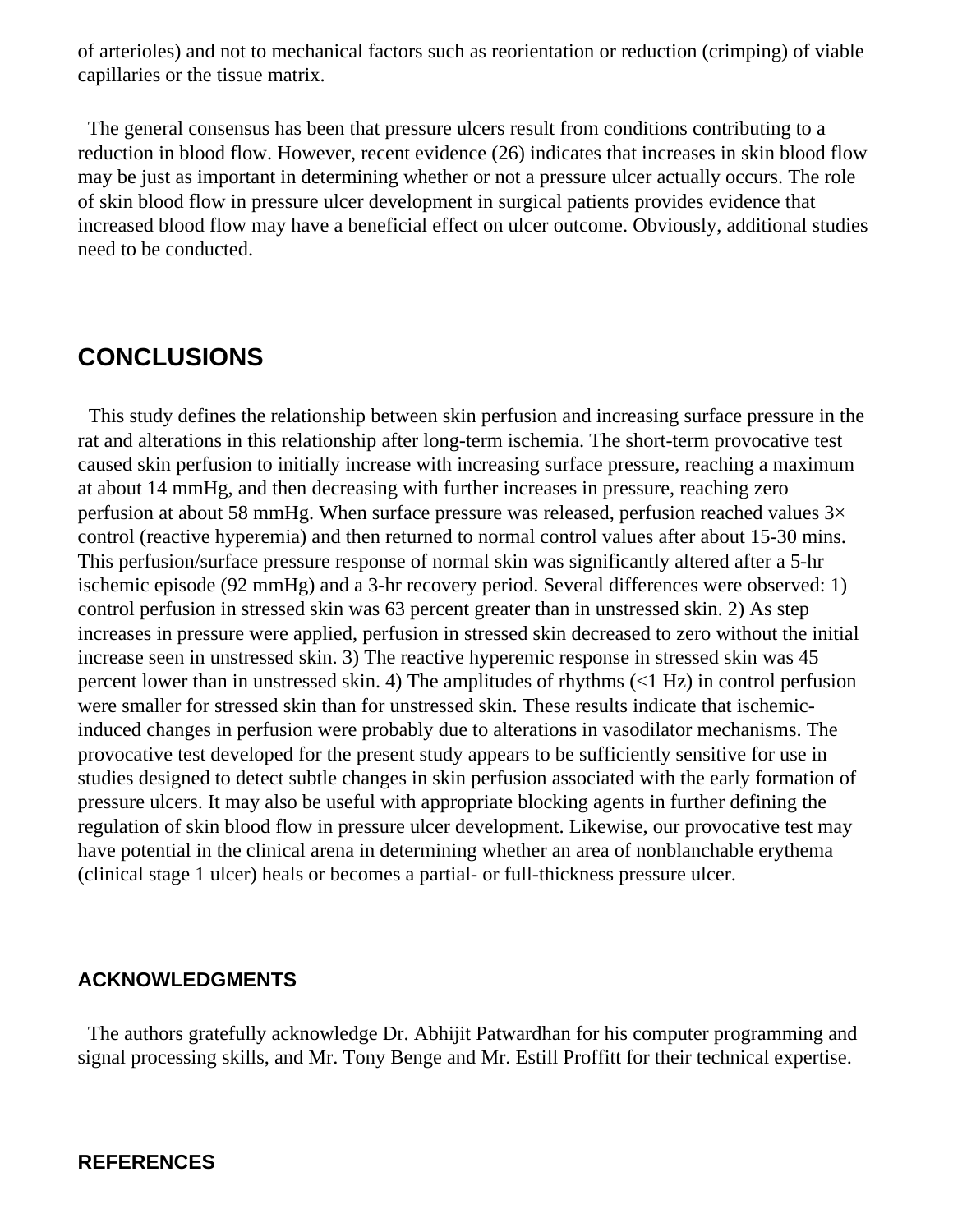- 1. National Pressure Ulcer Advisory Panel. Pressure ulcers prevalence, cost and risk assessment: consensus development conference statement. Decubitus 1989;2:24-8.
- 2. Allman RM. Pressure sores among the elderly. New Eng J Med 1989;320:850-3.
- 3. Schubert V, Fagrell B. Local skin pressure and its effects on skin microcirculation as evaluated by laser-Doppler fluxmetry. Clin Physiol 1989;9:535-45.
- 4. Salcido R, Fisher SB, Donofrio JC, et al. An animal model and computer-controlled surface pressure delivery system for the production of pressure ulcers. J Rehabil Res Dev 1995;32(2):149-61.
- 5. Bergstrom N. A research agenda for pressure ulcer prevention. Decubitus 1992;5:22-30.
- 6. Colantuoni A, Bertuglia S, Intaglietta M. Microvascular vasomotion: origin of laser Doppler flux motion. Int J Microcirc 1994;14:151-8.
- 7. Agache PG, Dupond AS. Recent advances in non-invasive assessment of human skin blood flow. Acta Derm Venereol (Stockh) 1994;185:47-51.
- 8. Stacy DL, Joyner WL, Gilmore JP. Arteriolar reactivity to pressure stimuli in hamsters with renal hypertension. Hypertension  $1987;10(1):82-92$ .
- 9. Wamsley D, Wiles PG. Reactive hyperemia in skin of the human foot using laser doppler flowmeter: effects of duration of ischemia and local heating. Int J Microcirc 1990;9:345- 55.
- 10. Ring EFJ. Thermal imaging of skin temperature. In: Serup J, Jemec G, editors. Handbook of non-invasive methods and the skin. Boca Raton, FL: CRC Press, Inc.; 1995. p. 457-71.
- 11. Russ GH, Motta GH. Eliminating pressure: is less than 32 mmHg enough for wound healing? Ostomy Wound Manage 1991;34:60-3.
- 12. Myers ER, Armstrong CG, Mow VC. Swelling pressure and collagen tension. In: Hukins DWL, editor. Connective tissue matrix. London: Macmillan; 1986. p. 161-79.
- 13. Jochmann W, Mostbeck A, Partsch H. Postocclusive reactive hyperemia and postural vasoconstriction in different kinds of leg ulcers. Vasa 1993;22(4):306-15.
- 14. Sack FU, Funk W, Hammersen F, Messmer K. Microvascular injury in skeletal muscle and skin after different periods of pressure induced ischemia. In: Progress in Applied Microcirculation. Vol 12. Basel: S. Karger, AG; 1987. p. 282-8.
- 15. Baker CH, Sutton ET. Antagonism of acetylcholine and adenosine rat cremaster arteriolar vasodilation by combination of NO antagonists. Int J Microcirc: Clin Exp 1993;12:275- 86.
- 16. Tur E. Politi Y, Rubinstein A. Cutaneous blood flow abnormalities in hypertriglyceridema. J Invest Dermatol 1994;103:(4)597-600.
- 17. Giraldez RR, Panda A, Xia Y, Sanders SP, Zweier JL. Decreased nitric-oxide Systhase activity causes impaired endothelium-dependent relaxation in the postischemic heart. J Biol Chem 1997;272:21240-6.
- 18. Gidlof A, Lewis DH, Hammersen F. The effect of prolonged total ischemia on the ultrastructure of human skeletal muscle capillaries: a morphometric analysis. Int J Microcirc: Clin Exp 1988;7:67-86.
- 19. Hansell P, Borgstrum P, Arfors K-E. Pressure-related capillary leukostasis following ischemia-reperfusion and hemorrhagic shock. Am J Physiol 1993;265 (Heart Circ Physiol 34):H381-8.
- 20. Rochester JR, Brown NJ, Reed MWR. Reperfusion of chronically ischemic skeletal muscle increases local white cell adhesion (abstract). Int J Microcirc 1995;15:202.
- 21. Park JB, Lakes RS. Tissue response to implants. In: Park JB, editor. Biomaterials: an